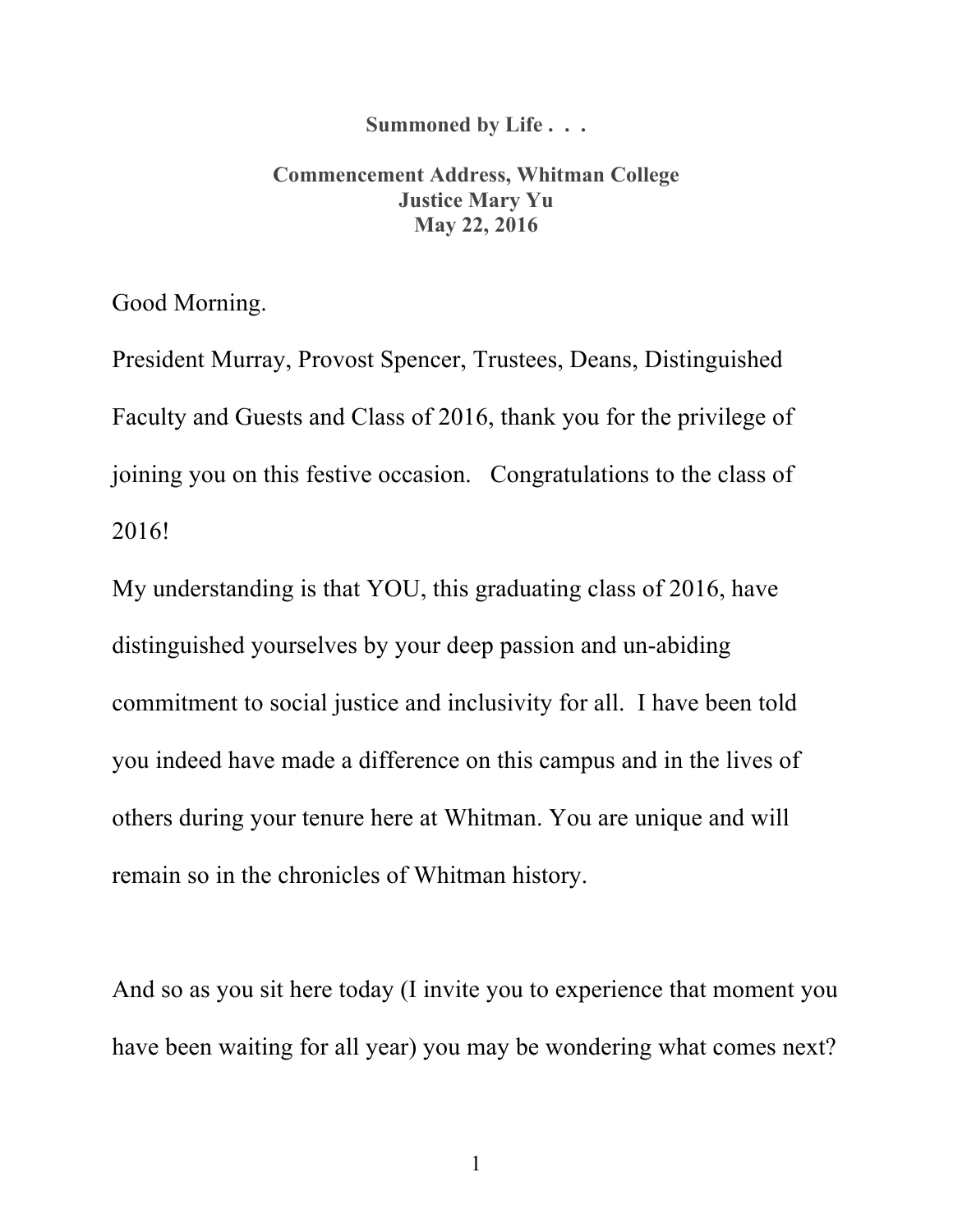Perhaps you know where you are going for graduate studies, or you know where you will be employed, but as a good loyal Whittie, you are probably still asking: will that place *really* be the right fit for me? Will it be a source of growth? Will that next step be a place that continues to foster and nurture my intellectual growth in the same way that I have experienced here at Whitman? Is that next professional step in my life one that will allow me to have the great impact on society that I so desire to make?

And of course there is that big question, despite all of the decisions that you have already made that asks: where am I *really* headed in life? \*\*\*\*

My dear friends of Whitman, I can guarantee you that you will have an impact on the world around you. You will have an impact because you are smart, and you have the capacity unlike any other generation to unleash good upon the world. As the President of our country recently said at one his commencement speeches, your generation has more intelligence and tools than at any other time in history and it will be up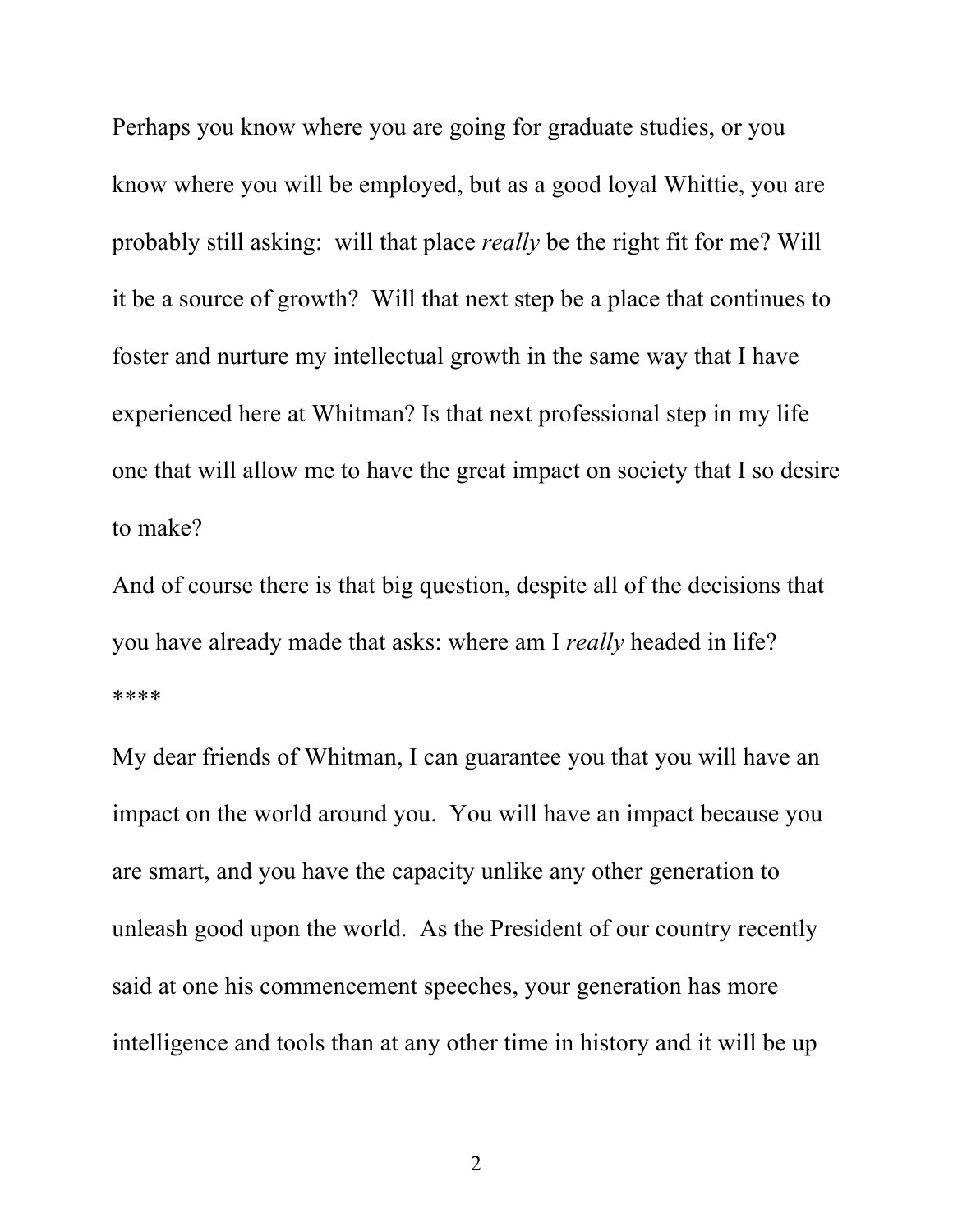to you how you will put those resources to use.

I am confident that you will see the change you seek IF you allow yourself to be summoned by life; that is, that you allow yourself to be shaped and influenced by events external to yourself.

Over the last year and I have spent a lot of time with David Brooks' book *The Road to Character*. I know there may be some of you who may not agree with David Brooks' analysis of current events, and I might share that skepticism in some areas as well, but this book has grabbed and sustained my curiosity and I will borrow some of his thoughts in my remarks today. Perhaps I am so taken with this book because I find myself identifying with the same fundamental questions he is asking about the deeper values that should inform our lives. Towards the end of his career, he is asking himself: is he the good virtuous person he set out to be? He now knows that career success, monetary wealth, or economic security is not the same as building character, or being wise, or as he puts it, the words that fill a eulogy at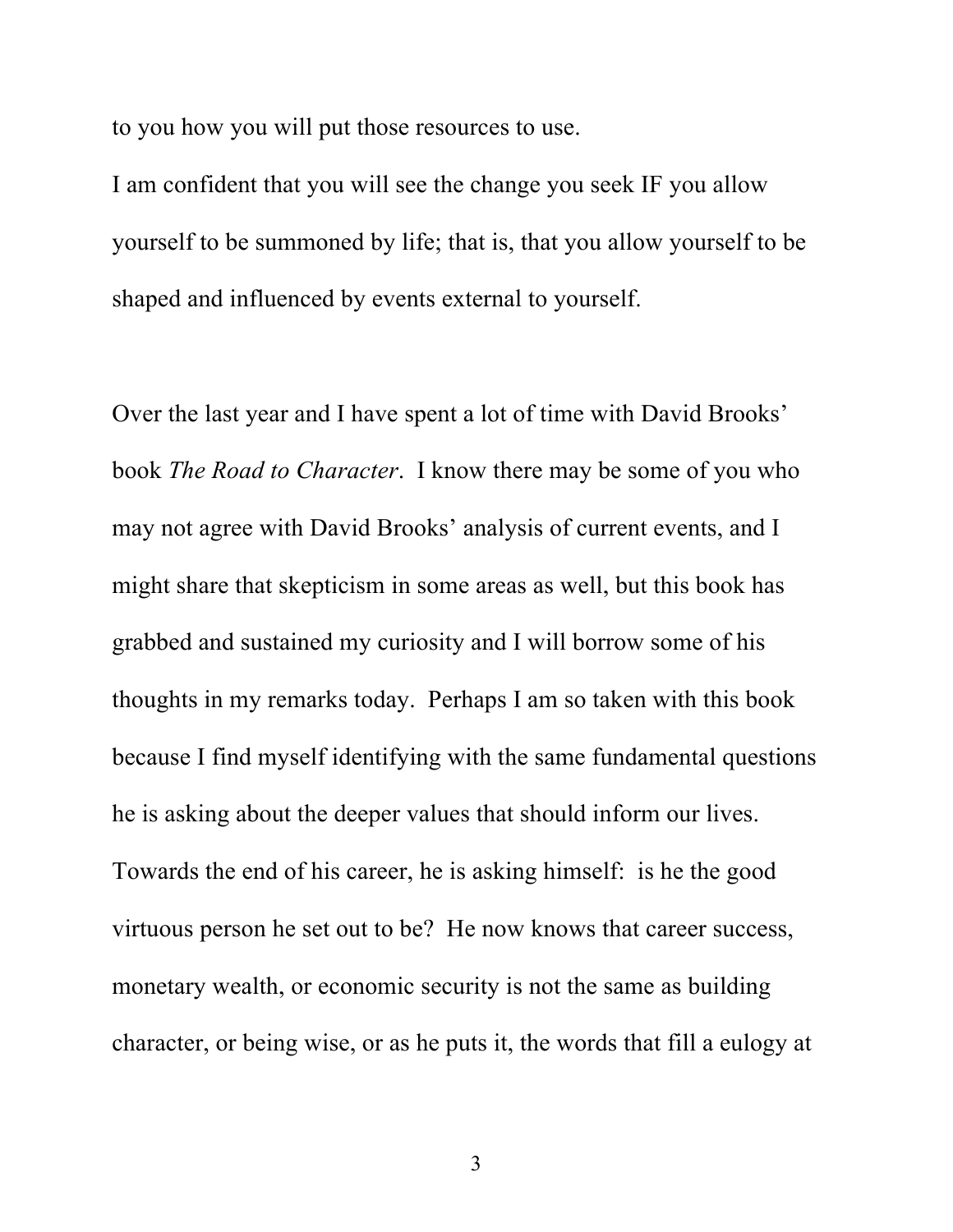the end of our lives. What kind of person did we end up becoming, when we look backwards? Are we kind, compassionate, generous, loyal to our friends, honest in our transactions and interactions. Did we develop the habit of being virtuous? Or do we have a grand resume but lack character or a moral compass; as David Brooks put it, *those eulogy characteristics?*

Let me spend a few moments with you today inviting you, this class of 2016, to organize your life by asking the question **what does life want from me as opposed to what do I want from life?** Ask yourself: What are the circumstances of our world, our nation, our state calling me to do? What does this society need from me today? The answer will not come from inside . . . the answer is going to be found outside of yourself. The answers are found by seeing, hearing, and placing your feet in a place that will show you what the world needs from you. What is life summoning **you** to do today?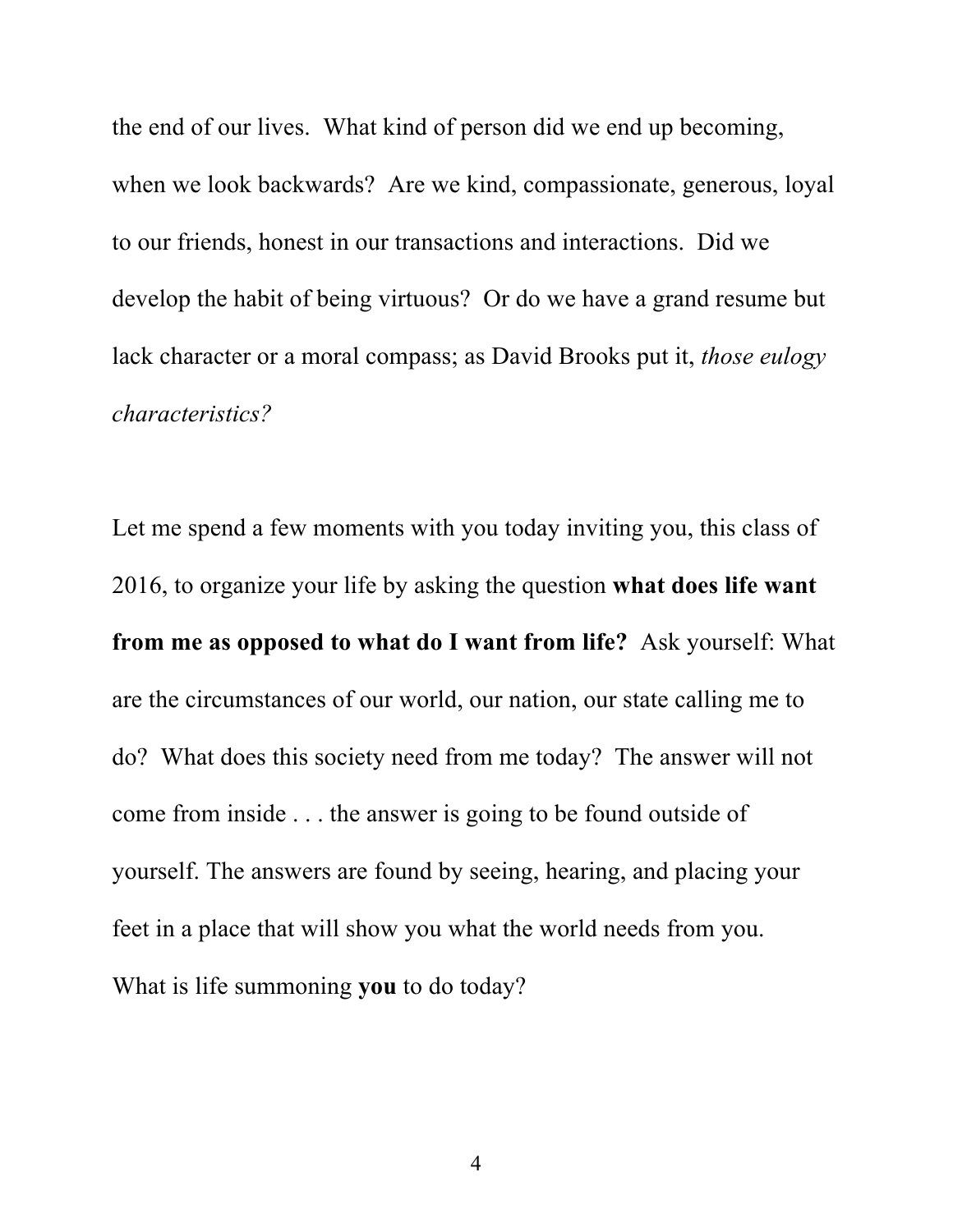Well, I know we need an innovator who will find answers to the age old problem of delivering potable water in countries around the world in order save thousands of infants.

I know we need an economist who is committed to creating a policy framework and economic construct that reduces the growing income disparity between those who have and those who don't, and the will to take on the threat that this disparity poses to our common good.

I know we need political leaders with the courage to fund education and mental health.

I know we need teachers who are committed to individualized learning; to opening the mind and tapping the imagination of the next generation.

I know we need managers in our criminal justice system who can help design and create real and meaningful alternatives to incarceration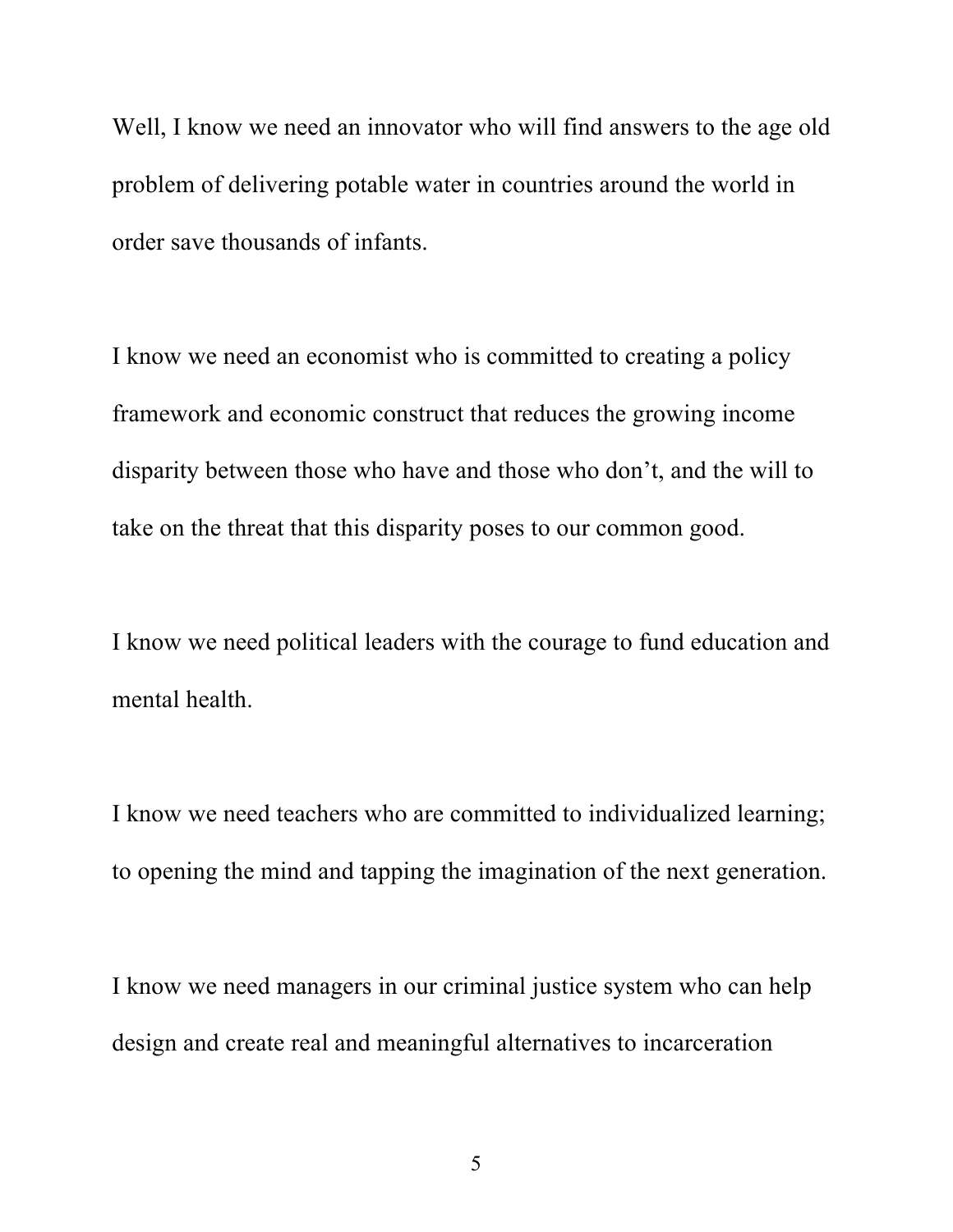I know we need lawyers who will be creative and innovative with the law through impact litigation in order to protect the air we breathe, the water we drink, and the homes we sleep in long before we discover the toxicity that has destroyed a child's future.

And finally, I know we need writers and poets who will give expression to hope and the innate desire of the human person to realize our own dignity.

You know I could stand here for quite some time with a litany of needs – but I won't ---- that will be yours to discover.

My simple ask is this – dare to take risks for the sake of the common good ---- dare to be free to **be summoned by life without fear.** Be aware of the fact that you are in the *here and now* because of history, fate, (evolution or by the design of God) certainly circumstances beyond your control --- you are in this particular moment and you can make a difference –